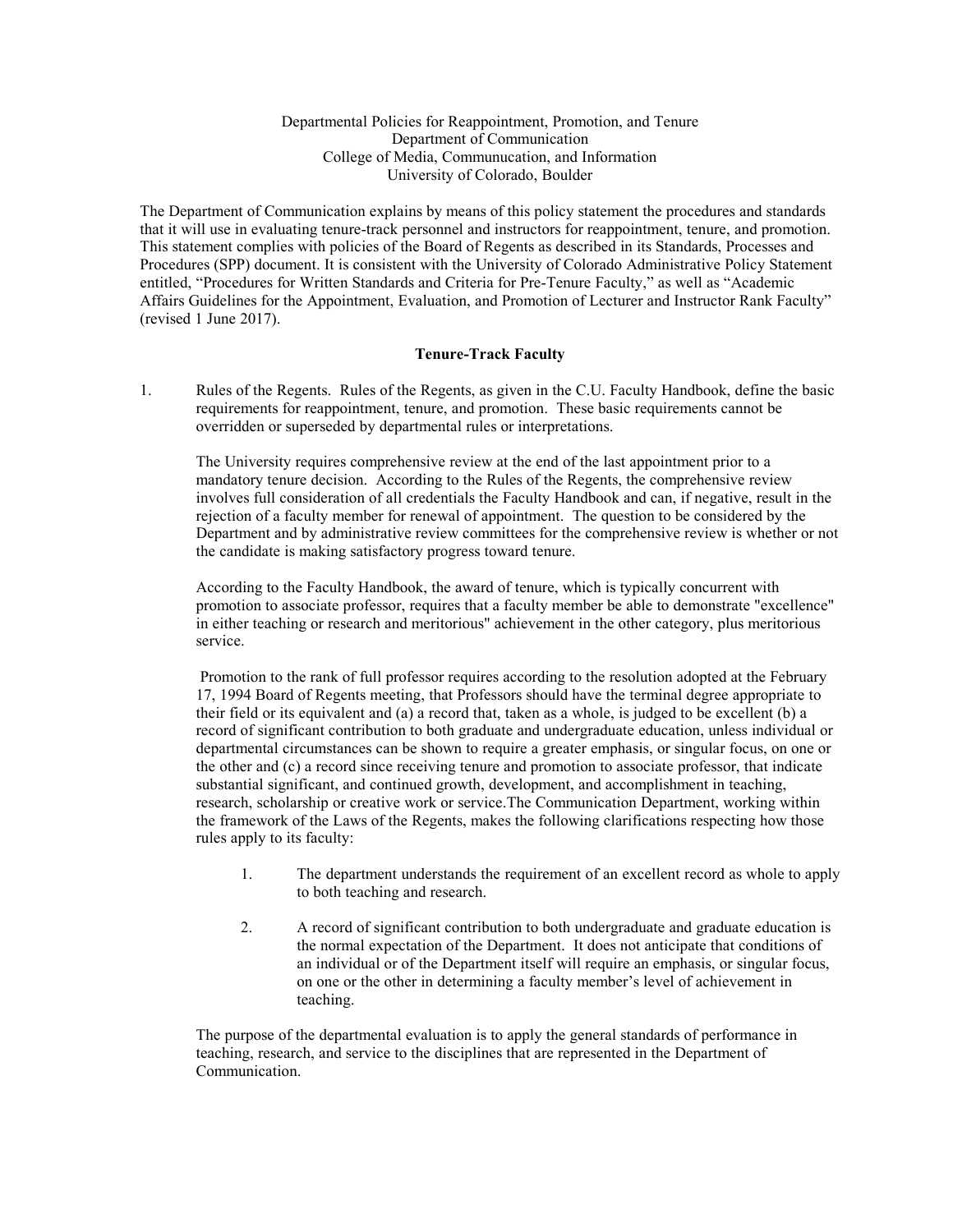- 2. **Allocation of Effort.** Each faculty member has a specific allocation of effort to teaching, research, and service. The standard allocation for the Department is 40% teaching, 40% research and 20% service. This allocation will be assumed to apply unless specific, formal agreements are made to the contrary; any such agreements must be reported to the Dean and must be in accord with the Department's Differentiated Workload Policy Statement. The allocation of effort will be considered to apply as an average over the months of any given academic year.
- 3. **Evaluation of Teaching.** In the first year after being appointed to a tenure-track position, faculty should create a file that will contain their written records pertaining to teaching. The file will be used as evidence in the evaluation of teaching. The Department may obtain evidence from other sources to the extent that the information contained in the file is incomplete with respect to any of the criteria identified below.
	- a. **Undergraduate teaching.** Undergraduate instruction is important in the evaluation of teaching credentials. However, no single measure of effectiveness in undergraduate teaching will be the sole basis of judgment by the Department. Criteria to be used in the evaluation of achievement in undergraduate teaching include:
		- 1. statements of teaching philosophy or self-evaluation of teaching;
		- 2. faculty course questionnaire scores from all classes;
		- 3. peer evaluation (by class visitation or other mechanisms);
		- 4. examples of course outlines, syllabuses, examinations and other items that indicate the nature of instruction;
		- 5. descriptions of the development or improvement of coursework;
		- 6. written "statements *that may* have come from the Chair or others concerning willingness to teach, rapport with students, important contributions to Curriculum development, or other related matters.

Beyond formal classroom instruction, the following criteria will be included by the Department in its evaluation of teaching: advising services to undergraduate students, independent study or independent research projects involving undergraduate students and activities promoting facultystudent interaction. In addition, a faculty member may submit, or the Department may consider at its own initiative, other evidence of teaching performance that seem appropriate for a particular individual.

Faculty members can request that the Chair arrange a peer evaluation that will assist them in making improvements in teaching prior to evaluation. Other mechanisms for consultation on teaching include the Faculty Teaching Excellence Program.Faculty members are not required to use those mechanisms of self-improvement, but are encouraged to do so.

b. **Graduate instruction.** Graduate instruction is an important component of teaching evaluation. All faculty members are expected to advise MA and/or PhD students, serve on committees of students sponsored by other faculty members, participate in the screening of new students and assessment of ongoing students, and instruct graduate students through regular courses or seminars. Faculty members should document their involvement with graduate students as part of their teaching file.

The question to be considered by the Department in its evaluation of teaching is as follows: Is the faculty member's demonstrated performance in teaching consistent with the general standard for reappointment, promotion, or tenure as described by the Rules of Regents? A meritorious teaching record is one that evidences strong, competent classroom teaching, as well as reasonable involvement with mentoring of graduate and undergraduate students. A record of excellence in teaching involves receipt of university or professional awards in teaching, publication of pedagogy scholarship, or implementation of innovative programs in addition to a record of very strong classroom teaching and mentoring. Less than meritorious teaching is made evident through a record of low student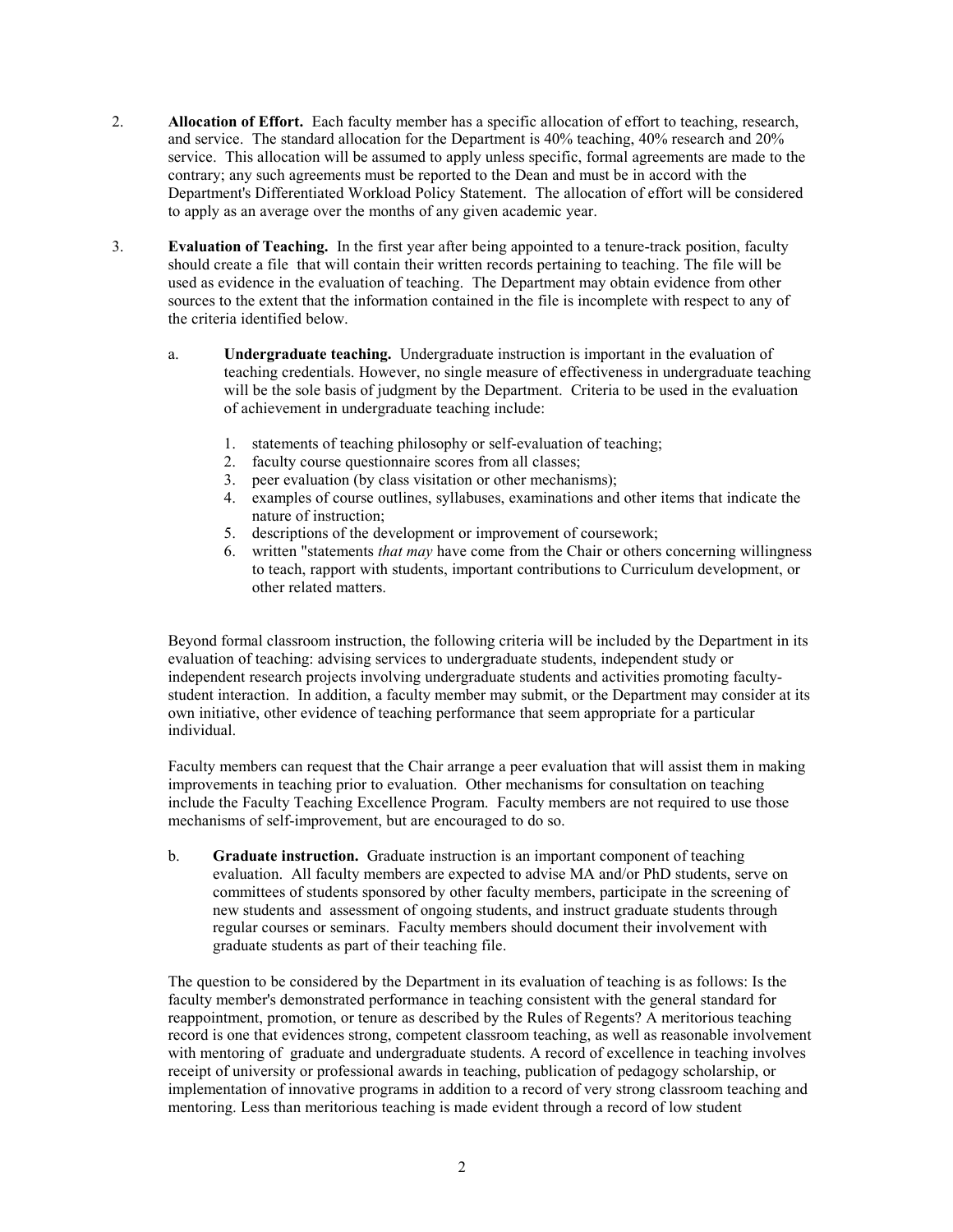evaluations, problematic student letters, and peer observations, especially when paired with inattention to addressing areas of teaching weakness.

4. **Evaluation of Research.** Achievement in research is an important component of the Department's evaluation of faculty members who are under review for reappointment, promotion, or tenure. As a means of facilitating the evaluation, faculty members should maintain a record of their research activity.

Publication is an important criterion for departmental evaluation of research. Publication of books in academic presses, articles in peer reviewed journals, and chapters in prestigious volumes will be considered especially significant. Published work should show evidence of originality and importance.

A second important criterion for evaluation of research is the candidate's national or international reputation for achievement in research. The Department will gather evidence of reputation from authoritative reviewers external to the University; these will include some individuals from a list provided by the candidate for evaluation and some, individuals who are, selected independently by the departmental evaluation committee rather than by the candidate.

In addition to the foregoing, a candidate may submit, or the Department may consider, other evidence of achievement in research that seems appropriate to a particular individual's case for promotion, reappointment, or tenure. In particular, in areas of the field where grants are common or possible, a record of grant-funded research will be taken as a significant mark of achievement. A record of excellence in research requires publications (book, journal articles, chapters) that are high quality with the number of published pieces being one that merits a judgment of outstanding by department peers and outside reviewers. A meritorious research record is one that includes a good number of publications but either fewer than is expected for a judgment of excellence or where outlets may be less prominent or the candidate may be second or third author in a large proportion of pieces. A record of below meritorious in research involves either scholarship that has clear limitations and/or a small number of publications.

The question to be considered by the Department in its evaluation of research is as follows: Is the faculty member's performance in research consistent with the general standard for reappointment, promotion, or tenure as described by the Rules of the Regents?

5. **Evaluation of Service.** A candidate's record of support of academic programs in the Department is an important criterion for evaluation of service. However, evaluation of service can also extend well beyond the Department to include the candidate's work on campus committees, college committees, or in professional societies. Criteria related to service also include the extent of editorial and reviewing for professional journals or professional societies, or professional services to the nation, the state, or the public. All service is evaluated with regard to its importance and its success, as well as the faculty member's dedication to it.

Evidence related to service will consist of a description of the service and of its duration and significance. This information should be compiled on a continuous basis by candidates for promotion, reappointment, or tenure. At the time of evaluation, evidence of service may be obtained from the candidate, from the Department, or from external sources.

The question to be considered by the Department in its evaluation of service is as follows: Is the faculty member's performance in service consistent with the general standard for reappointment, promotion. or tenure as described by the Rules of the Regents?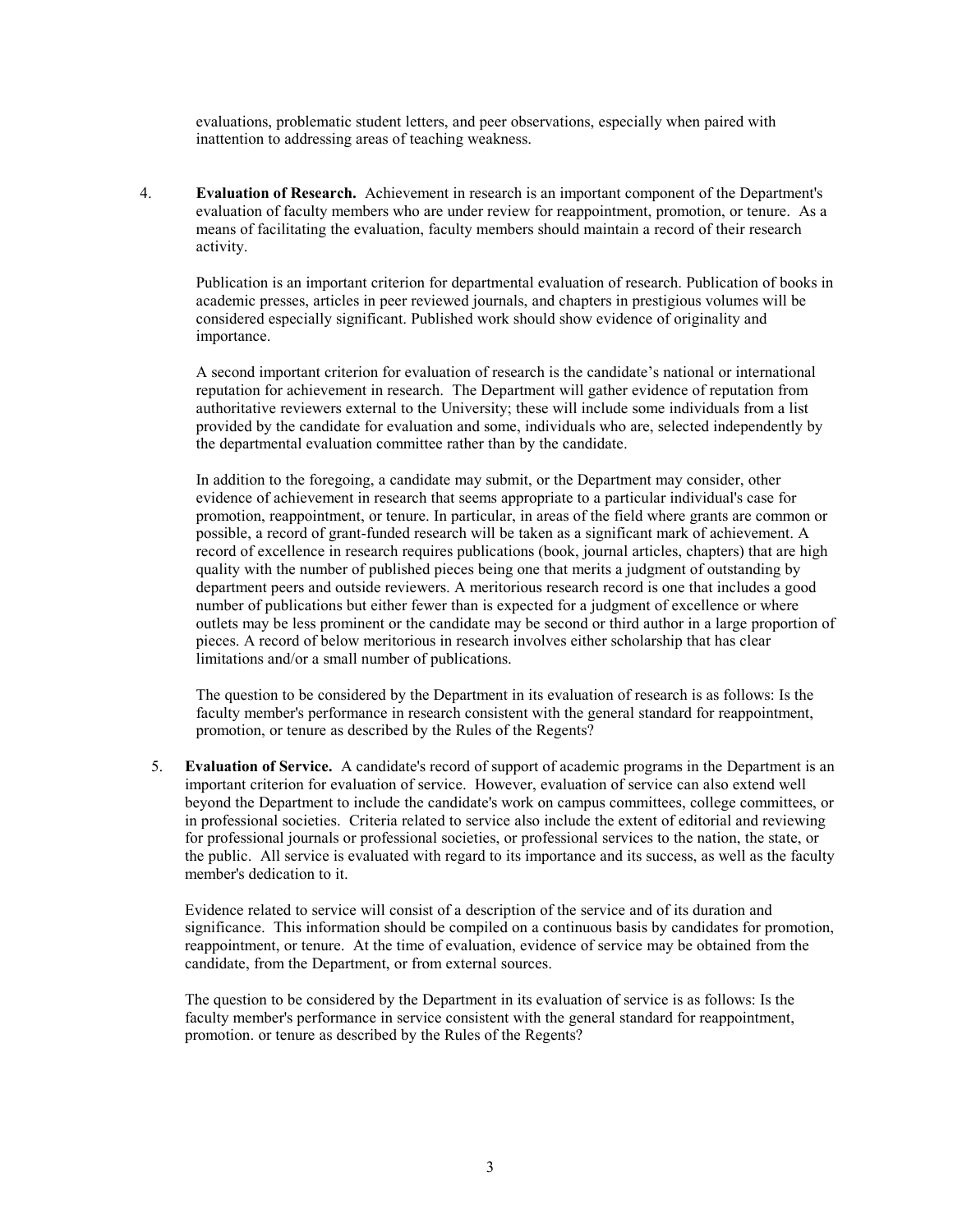## **Instructors**

1. Rules of the Regents. Rules of the Regents, as given in the C.U. Faculty Handbook, define the basic requirements for reappointment and promotion. These basic requirements cannot be overridden or superseded by departmental rules or interpretations.

With regard to both reappointment and promotion, the Department follows the guidelines specified in the Academic Affairs Guidelines for the Appointment, Evaluation, and Promotion of Lecturer and Instructor Rank Faculty.

The University requires that instructors be reviewed every year as part of the annual merit process and must undergo a formal review for reappointment before the end of their final year of appointment, preferably in the first semester of that year. According to University guidelines, evaluation for annual merit will be based upon the merit weighting defined at the time of appointment unless it is subsequently modified in writing. Instructors need to maintain currency in their area of teaching, and such currency should be demonstrated during the annual evaluation.

For the reappointment of instructors, the Department operates with a PUEC consisting of the entire Personnel Committee of tenured professors. By October of the final year of appointment, the instructor should submit a dossier of supporting materials that include a current c.v., statements of teaching and of service, and multiple measures of teaching effectiveness (as delineated below). The Department Chair will then write a letter summarizing the Personnel Committee's determinations and the instructor's record. That letter, along with the dossier, then go to the CMCI Dean's Office, where a final decision on reappointment is made, typically in the spring semester.

CU Boulder Office of Faculty Affairs (OFA) guidelines state that Instructors will normally be considered for **promotion to the rank of Senior Instructor** after a period of six years of continuous appointment at the rank of Instructor at greater than 50% time. Up to three years' credit towards promotion, based on previous academic service, may be awarded at the time of initial appointment. The review for promotion should include a rigorous accounting of the candidate's teaching record, using multiple measures, an evaluation of the individual's service, and a demonstration of the individual's continued currency in the field.

A Senior Instructor may also be **nominated to become Teaching Professor,** which is not formally a promotion in rank (a Teaching Professor retains the rank of Senior Instructor) but rather a "working title" of honor. A Senior Instructor needs to hold that rank for a minimum of three years and demonstrate a record of distinction as an exemplary teacher and member of the university community. In OFA language, "A 'record of distinction' typically carries the expectation that the individual has made a major impact in the disciplinary unit and its students (e.g. on pedagogy and curriculum), one that likely extends to considerable impact on the campus generally and/or a role in national discussions." It is determined by multiple measures, such as those listed in the Academic Affairs Guidelines for the Appointment, Evaluation, and Promotion of Lecturer and Instructor Rank Faculty.

- 2. **Allocation of Effort.** Each non-tenure track faculty member has a specific allocation of effort to teaching and service. Allocations may vary among instreuctors as specifically stipulated in their contracts. The allocation of effort will be considered to apply as an average over the months of any given academic year.
- 3. **Evaluation of Teaching.** In the first year after being appointed to a position as instructor or lecturer, faculty should create a file that will contain their written records pertaining to teaching. The file will be used as evidence in the evaluation of teaching. The Department may obtain evidence from other sources to the extent that the information contained in the file is incomplete with respect to any of the criteria identified below.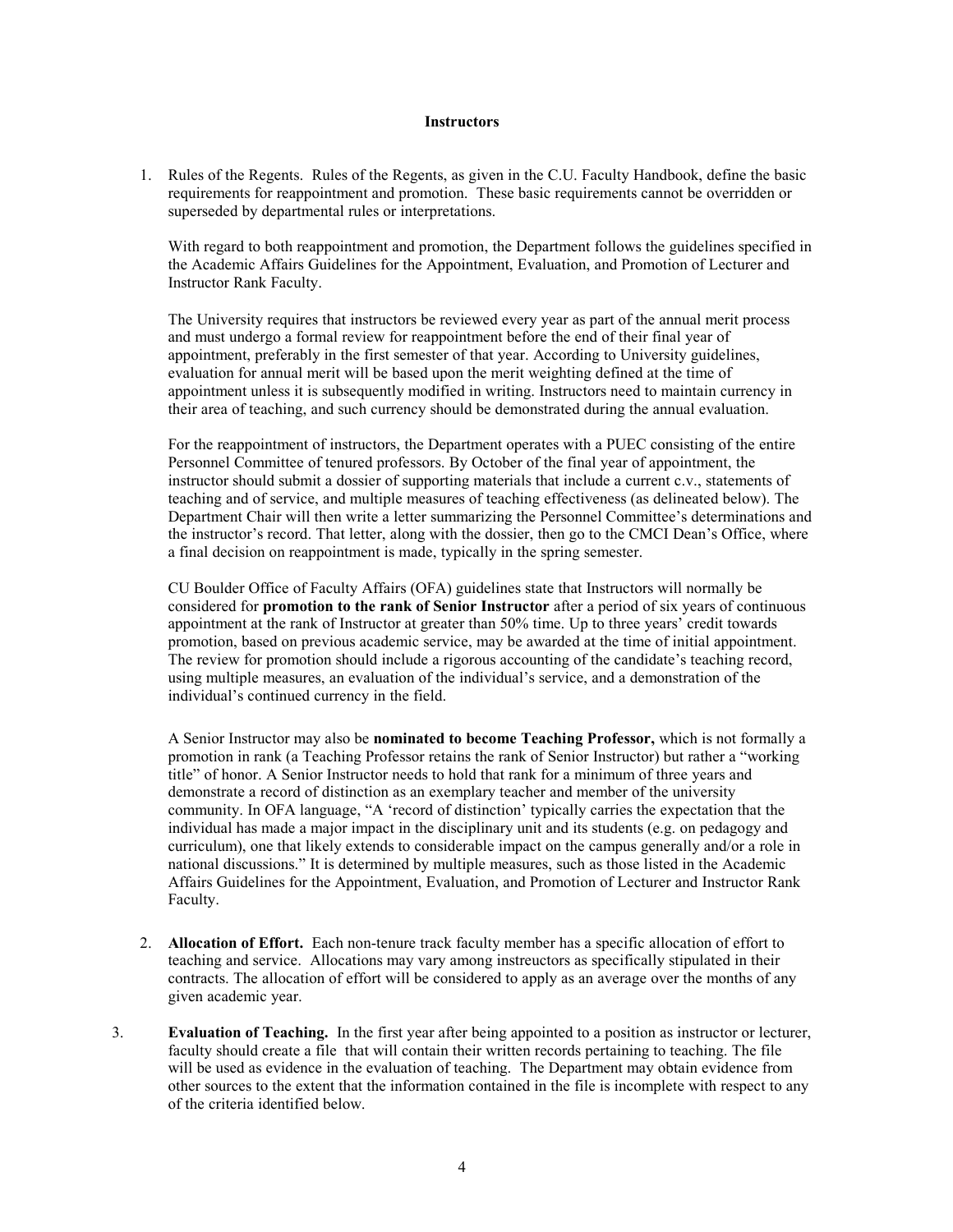- a. **Undergraduate teaching.** Undergraduate instruction is important in the evaluation of teaching credentials. However, no single measure of effectiveness in undergraduate teaching will be the sole basis of judgment by the Department. Criteria to be used in the evaluation of achievement in undergraduate teaching include:
	- 1. statements of teaching philosophy or self-evaluation of teaching;
	- 2. faculty course questionnaire scores from all classes;
	- 3. peer evaluation (by class visitation or other mechanisms);
	- 4. examples of course outlines, syllabuses, examinations and other items that indicate the nature of instruction;
	- 5. descriptions of the development or improvement of coursework;
	- 6. written "statements *that may* have come from the Chair or others concerning willingness to teach, rapport with students, important contributions to curriculum development, or other related matters.

Beyond formal classroom instruction, the following criteria will be included by the Department in its evaluation of teaching: advising services to undergraduate students, independent study or independent research projects involving undergraduate students, and activities promoting facultystudent interaction. In addition, a faculty member may submit, or the Department may consider at its own initiative, other evidence of teaching performance that seem appropriate for a particular individual.

Faculty members can request that the Chair arrange a peer evaluation that will assist them in making improvements in teaching prior to evaluation. Other mechanisms for consultation on teaching include the Faculty Teaching Excellence Program.Faculty members are not required to use those mechanisms of self-improvement, but are encouraged to do so.

b. **Graduate instruction.** In cases where an instructor is appointed to the graduate faculty, their work in advising, serving on graduate student committees, and/or graduate classroom instruction will also be taken into account for reappointment and promotion. Given the particular focus of instructor-rank faculty on undergraduate teaching, however, graduate instruction will in general be considered as an activity done above and beyond normal assigned teaching duties. However, instructors' duties may well include supervision or mentoring of graduate students in their roles as classroom teachers.To the extent that this mentorship falls under an instructor's assigned teaching duties (e.g. as Director of Public Speaking or instructor of record in a lecture course with graduate-student taught recitations), then it shall be considered under the heading of Teaching.

The questions to be considered by the Department in its evaluation of teaching is as follows: Does the faculty member's performance achieve the standards of meritorious teaching as established through departmental norms of performance? Does it rise to the level of excellence as determined by those same norms of performance? A meritorious teaching record is one that evidences strong classroom teaching as demonstrated through multiple measures. A record of excellence in teaching consists of both strong classroom teaching and additional contributions to the educational mission of the Department, College, or campus as evidenced by some subset of the following: significant student mentoring of students outside the classroom; advising honors theses; contributions to course and curriculum development; contributions to the scholarship of learning and teaching (through e.g. work that improves teaching across multiple units, conference presentations or publications on pedagogical topics); and/or teaching awards. Less than meritorious teaching is made evident through a record of low student evaluations, problematic student letters, and peer observations, especially when paired with inattention to addressing areas of teaching weakness.

5. **Evaluation of Service.** A candidate's record of support of academic programs in the Department is an important criterion for evaluation of service. However, evaluation of service often extends beyond the